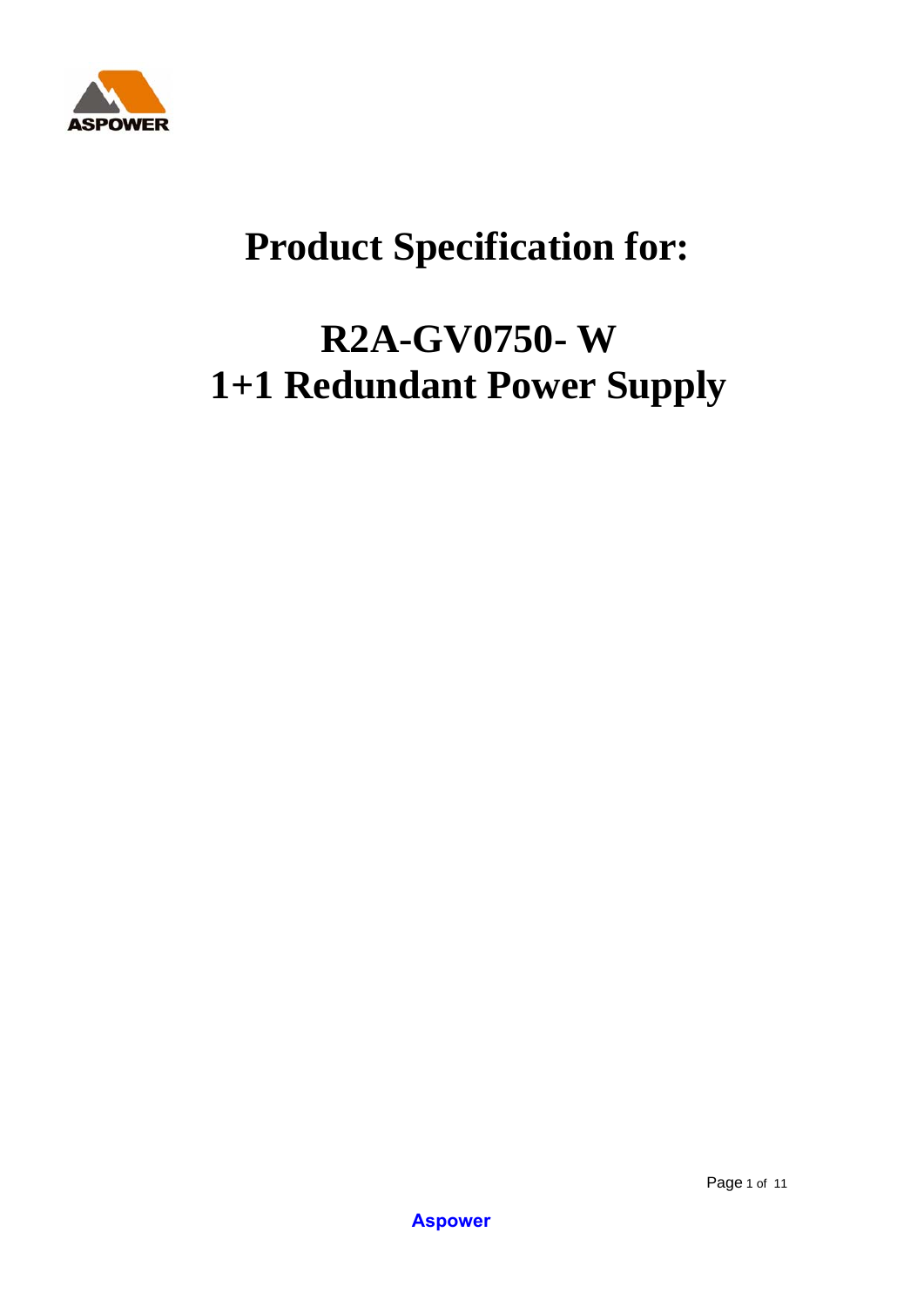Revision history:

| <b>Date</b> | <b>Revision</b> | <b>Reason</b>                    | <b>Modifed by</b> |
|-------------|-----------------|----------------------------------|-------------------|
| 03/15/2012  | $1.0\,$         | First draft                      |                   |
| 03/03/2014  | 1.1             | Format modified                  | Qin Tao           |
| 12/23/2015  | $1.2\,$         | Update DC Input and Power Factor | Liu ShiYun        |
| 04/11/2016  | 1.3             | Update Tpwok_holdup              | Liu ShiYun        |
|             |                 |                                  |                   |
|             |                 |                                  |                   |
|             |                 |                                  |                   |
|             |                 |                                  |                   |
|             |                 |                                  |                   |
|             |                 |                                  |                   |
|             |                 |                                  |                   |
|             |                 |                                  |                   |
|             |                 |                                  |                   |
|             |                 |                                  |                   |
|             |                 |                                  |                   |
|             |                 |                                  |                   |
|             |                 |                                  |                   |
|             |                 |                                  |                   |
|             |                 |                                  |                   |
|             |                 |                                  |                   |
|             |                 |                                  |                   |
|             |                 |                                  |                   |
|             |                 |                                  |                   |

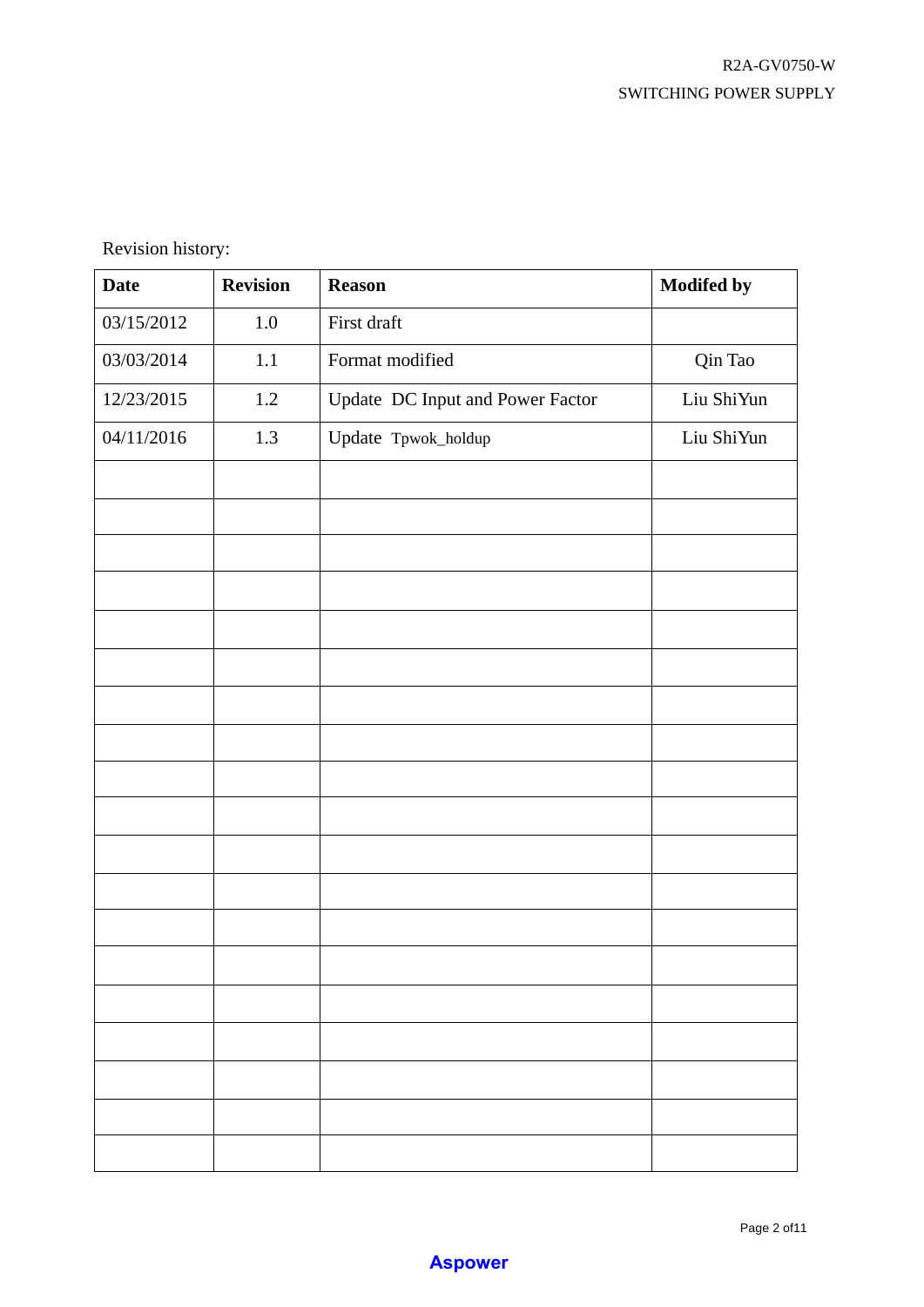| 9 |
|---|
|   |
|   |
|   |
|   |
|   |
|   |
|   |
|   |
|   |
|   |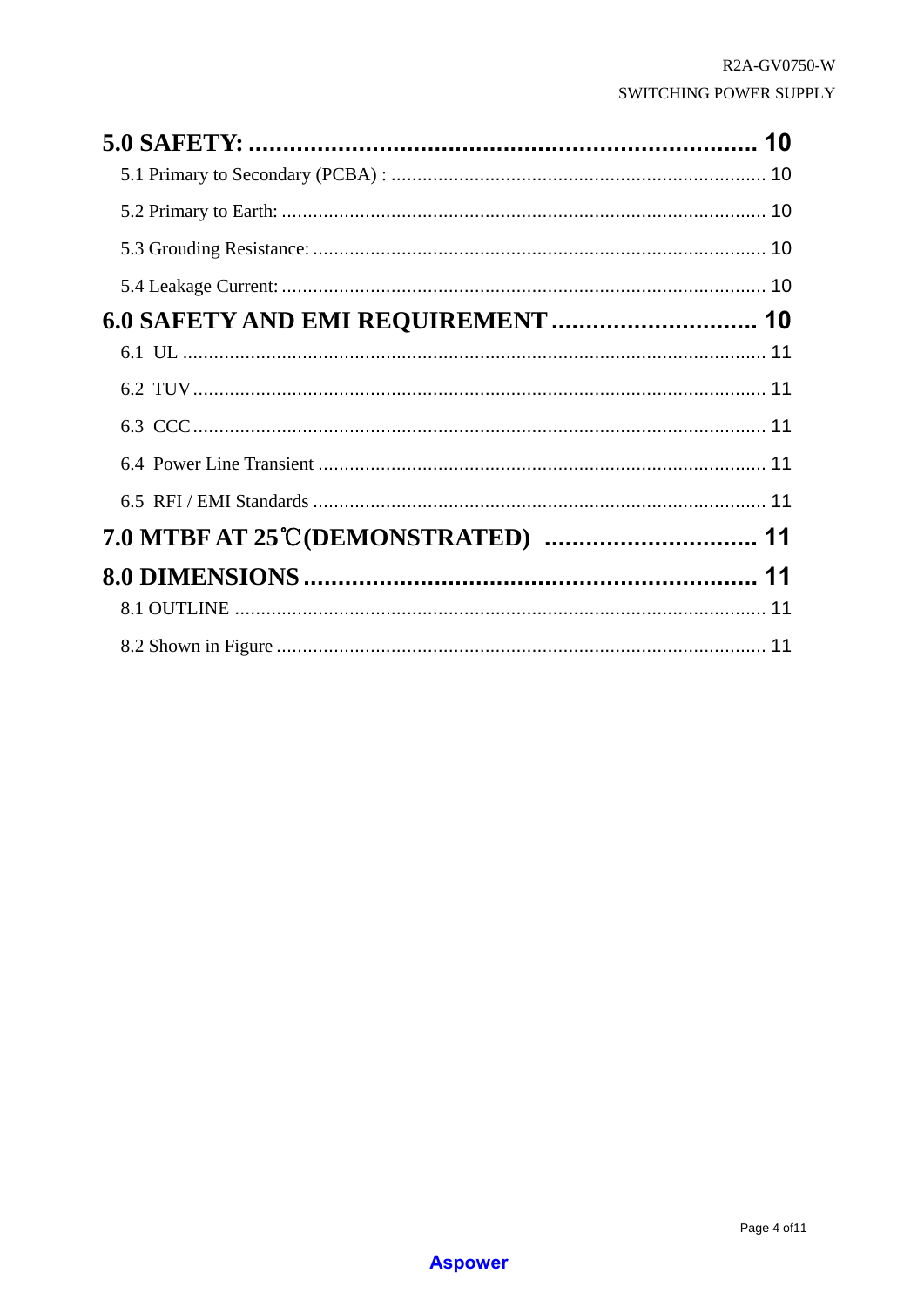# **1.0 INPUT(PER UNIT)**

# **1.1 Input Voltage**

| Input            | <b>Minimum</b> | <b>Nominal</b> | <b>Maximum</b> | <b>Units</b> |
|------------------|----------------|----------------|----------------|--------------|
| AC               | 90             | 100-240        | 264            | <b>Vrms</b>  |
| <b>Frequency</b> | 47             | 50-60          | 63             | Hz           |
| DC               | 135            | 150-360        | 396            | Vdc          |

## **1.2 Input Current**

10A max at 100Vac~240Vac.

## **1.3 Inrush Current**

120A max @ any phase of 230Vac input when 25 ℃ cold start.

## **1.4 Power Factor**

The power supply must meet the power factor requirements stated in the Energy Star Program Requirements for Computer Servers. These requirements are stated below. Tested at 230Vac/50Hz and 115Vac/60Hz

| Output power   10% load |        | $20\%$ load | <b>50% load</b> | $100\%$ load |
|-------------------------|--------|-------------|-----------------|--------------|
| Power factor            | > 0.65 | > 0.80      | > 0.90          | > 0.95       |

# **2.0 OUPUT(PER UNIT)**

## **2.1 Output Rating Table (Per Unit)**

|                       | Voltage        | $+5V$    | $+3.3V$  | $+12V$   | $-12V$     | $+5Vsb$  |
|-----------------------|----------------|----------|----------|----------|------------|----------|
| $\star \, \mathbb{O}$ | Max load       | 30A      | 30A      | 62.0A    | 1.0A       | 3.0A     |
|                       | Min load       | 0.3A     | 0.3A     | 0.3A     | 0.0A       | 0.0A     |
| $*$ ②                 | Regulation     | $+5,-5%$ | $+5,-5%$ | $+5,-5%$ | $+10,-10%$ | $+5,-5%$ |
| $*$ ③                 | Ripple & Noise | 50mV     | 50mV     | 120mV    | 120mV      | 50mV     |

 $*$  OThe continuous total output power is 750W Max.

The combined power of  $+5V$  and  $+3.3V$  is 200W max.

## \* dLOAD REGULATION TEST TABLE: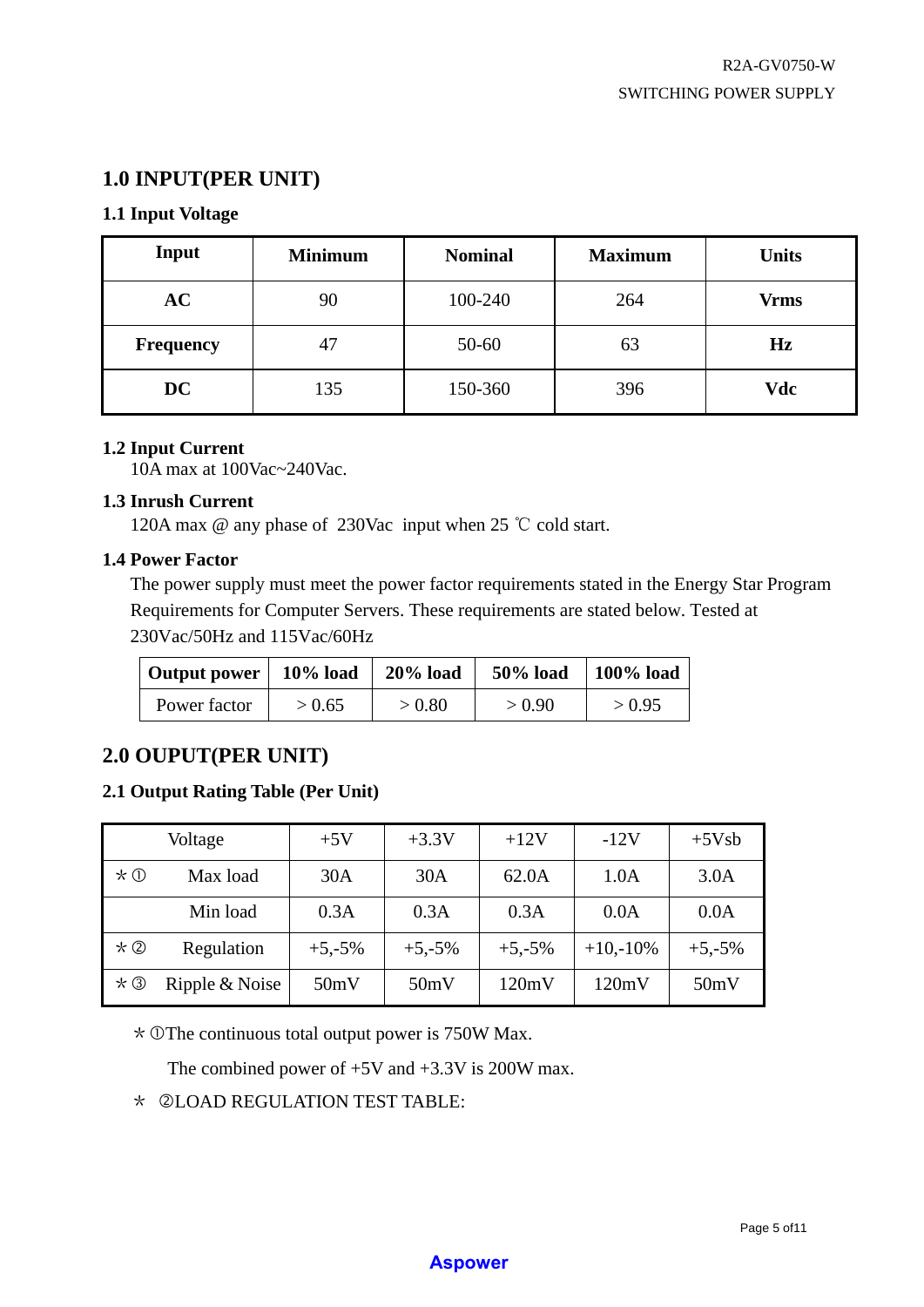|                   | $+12V$ | $+3.3V$ | $+5V$ | $-12V$ | $+5Vsb$ |
|-------------------|--------|---------|-------|--------|---------|
| LOAD1             | 0.3A   | 0.3A    | 0.3A  | 0.0A   | 0.0A    |
| LOAD <sub>2</sub> | 9.5A   | 4.0A    | 4.0A  | 0.2A   | 0.5A    |
| LOAD <sub>3</sub> | 24.0A  | 9.5A    | 9.5A  | 0.4A   | 1.2A    |
| LOAD <sub>4</sub> | 48.0A  | 18.5A   | 18.5A | 0.8A   | 2.5A    |
| LOAD <sub>5</sub> | 43.6A  | 30.0A   | 20.0A | 1.0A   | 3.0A    |
| LOAD <sub>6</sub> | 43.6A  | 15.0A   | 30.0A | 1.0A   | 3.0A    |
| LOAD7             | 60.0A  | 1.0A    | 1.0A  | 1.0A   | 2.0A    |

\*3The ripple & noise is measured over a bandwidth of 10Hz to 20MHz at the power supply output connectors. A 10μF electrical capacitor in parallel with a 0.1μF ceramic capacitor is placed at the point of measurement.

## **2.2 Power Supply Timing**

Below figure  $&$  table shows the power supply timing  $&$  requirements

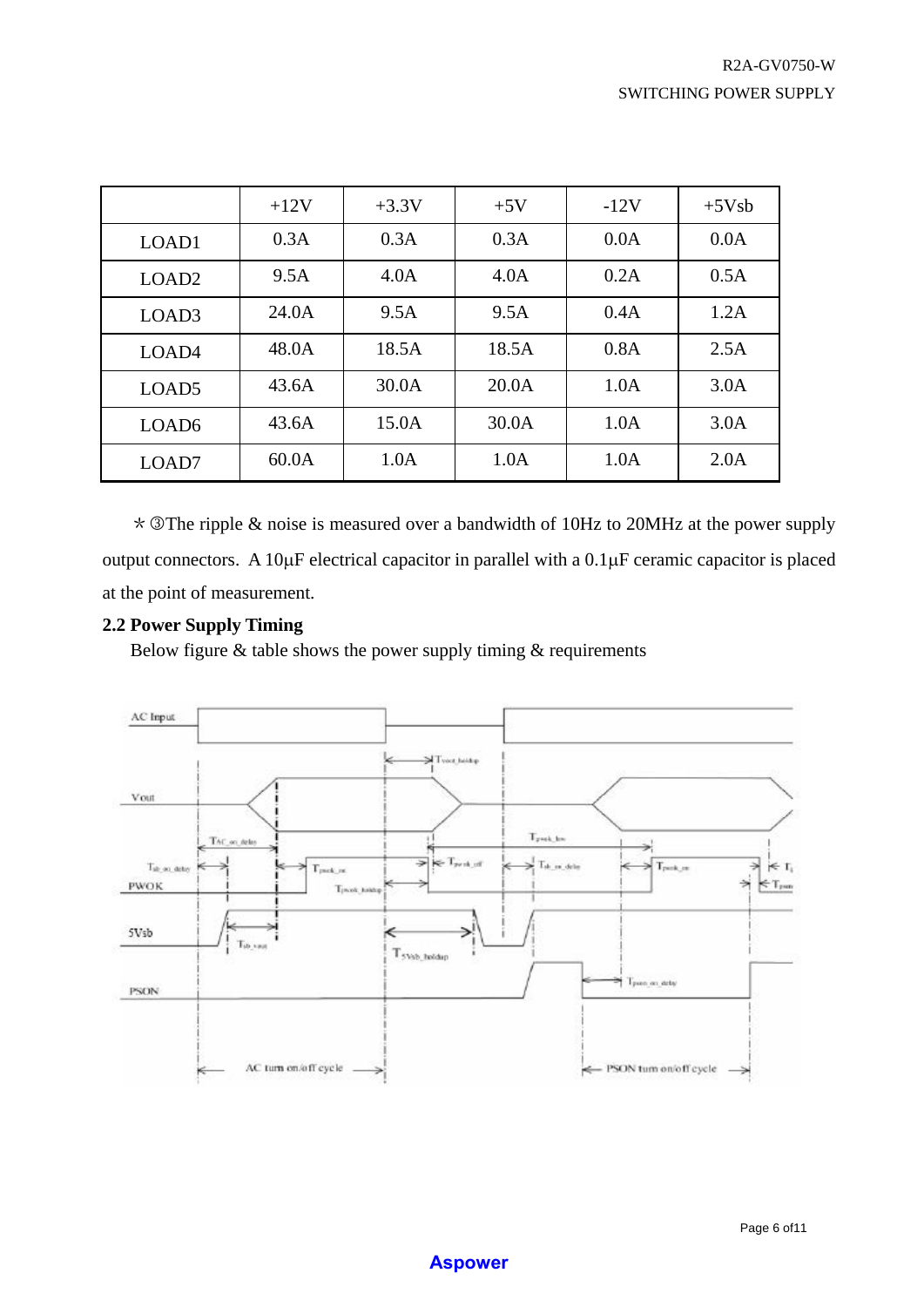| <b>Turn</b>    | <b>Description</b>                                                                  | Min | <b>Max</b> | <b>Units</b> |
|----------------|-------------------------------------------------------------------------------------|-----|------------|--------------|
| Tvout _rise    | Output voltage rise from 10% to 90% time                                            | 1   | 20         | ms           |
| Tsb_on_delay   | Delay from AC being applied to 5Vsb being within regulaton                          |     | 2000       | ms           |
| Tac_on_delay   | Delay from AC being applied to 12V being within regulaton                           |     | 2000       | ms           |
| Tsb_vout       | Delay from 5Vsb being in regulation to 12V being in<br>regulation at AC turn on     | 50  | 1000       | ms           |
| Tpson_on_delay | Delay from PSON active to output voltages being within<br>regulation limits         | 5   | 500        | ms           |
| Tpwok_on       | Delay from output voltages within regulation limits to<br>PWOK asserted at turn on  | 100 | 500        | ms           |
| Tvout_holdup   | All output stay within regulation after loss of AC                                  | 16  |            | ms           |
| Tpwok_holdup   | Delay from loss of AC to de-assertion of PWOK                                       | 14  |            | ms           |
| Tpwok_off      | Delay from PWOK de-asserted to output voltages dropping<br>out of regulation limits | 1   |            | ms           |

## **2.2.1 Rise Time(Tvout \_rise)**

The output must rise from 10% to 90% within regulation limits within 1 to 20ms.

All outputs must rise monotonically.

## **2.2.2 Tsb-on & Tac-on Delay Time**

The Tsb-on delay time for 5Vsb should be  $\leq$  2s at 115Vac/230Vac when full load.

The Tac-on delay time for 12V should be  $\leq$  2s at 115Vac/230Vac when full load.

## **2.2.3 Main Output Delay Time(Tsb\_vout)**

The main output being in regulation delay from 5Vsb being in regulation should be 50 to 1000ms when at AC turn on.

## **2.2.4 Tpson\_on\_delay**

The output must be within regulation after PSON active for 5 to 500ms.

## **2.2.5 Power Work OK Delay(Tpwok\_on)**

PWOK should delay from all output within regulation for 100 to 500ms.

## **2.2.6 Hold Up Time(Tvout\_holdup)**

The hold up time for all output should >16 ms at 115Vac/230Vac input when 70% load.

The hold up time for PWOK should>14ms, at 115Vac/230Vac input when 70% load.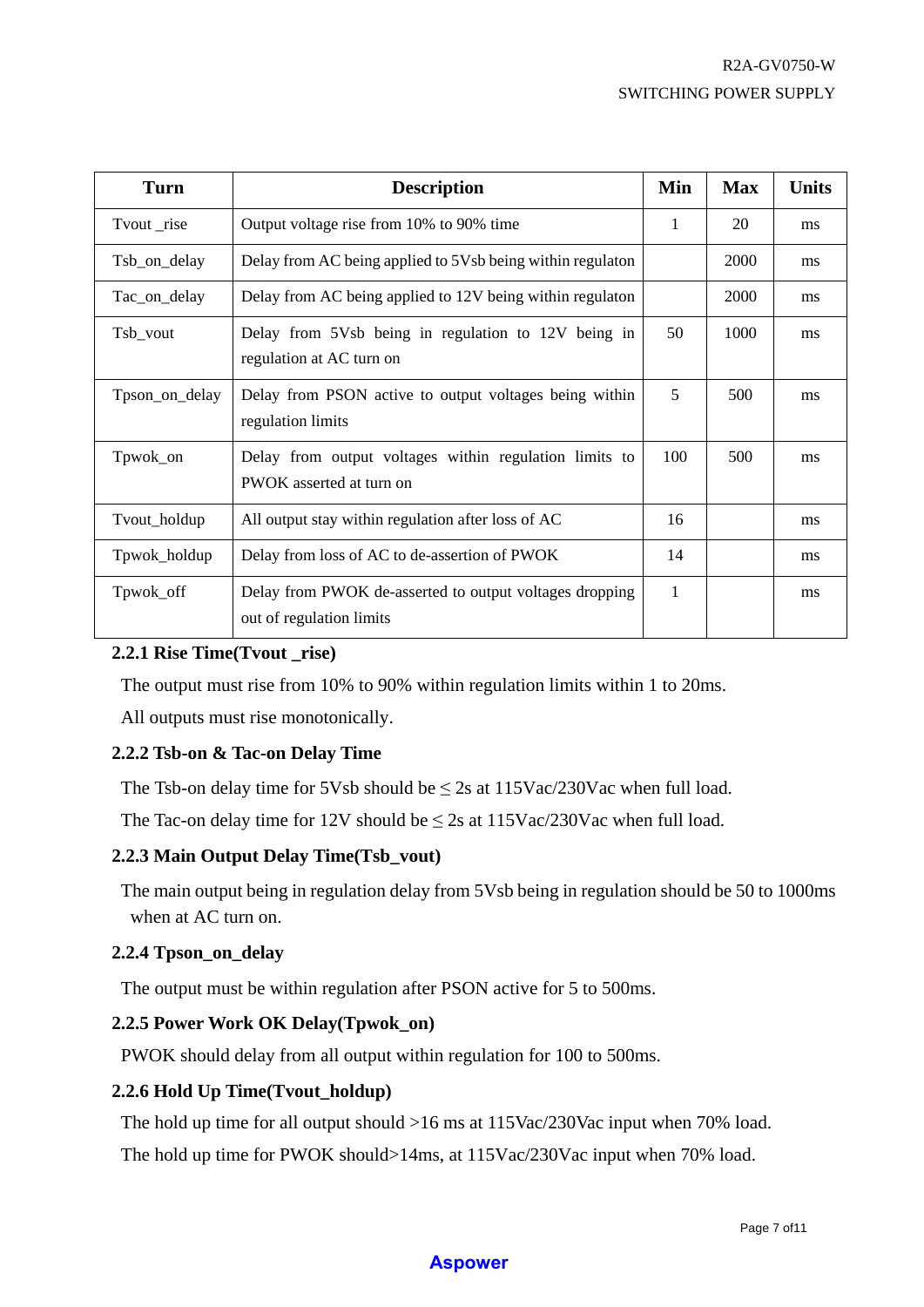## **2.2.7 Power Fail Delay Time(Tpwok\_off)**

All output dropping out of regulation delay from PG should≥ 1ms when power off at full load

## **2.3 POWER EFFICIENCY**

82% minimum under the load conditions defined in below table and 230Vac input.

Loading Table for Efficiency Measurements

| Loading        | $+12V$ | $+3.3V$ | $+5V$ | $-12V$ | $+5Vsb$ | <b>EFF</b> |
|----------------|--------|---------|-------|--------|---------|------------|
| Light          | 9.5A   | 4.0A    | 4.0A  | 0.2A   | 0.5A    | $>82\%$    |
| <b>Typical</b> | 24.0A  | 9.5A    | 9.5A  | 0.4A   | 1.2A    | $>85\%$    |
| Full           | 48.0A  | 18.5A   | 18.5A | 0.8A   | 2.5A    | $>82\%$    |

## **2.4 TRANSIENT OVERSHOOT**

The overshoot is less than 10% with 30% load change:

| Output voltage | +5V | $+3.3V$ | +12V |
|----------------|-----|---------|------|
| Max. step size | 30% | 30%     | 30%  |

Load-changing repetition rate of 10m seconds.

Load slew rated 1.0A/uS and capacitive load as below :

| $+5V$   | $+3.3V$ | +12V    | $-12V$ | $+5Vsb$ |
|---------|---------|---------|--------|---------|
| 10000uF | 10000uF | 10000uF | 330uF  | 10000uF |

## **2.5 Current Sharing and hot plug**

As this power supply has redundant function, the output current sharing should within  $\pm 10\%$ when half, full load and within  $\pm 15\%$  at light load. The supplies must be able to load share in parallel and operate in a hot-swap/redundant configuration.

# **3.0 PROTECTION**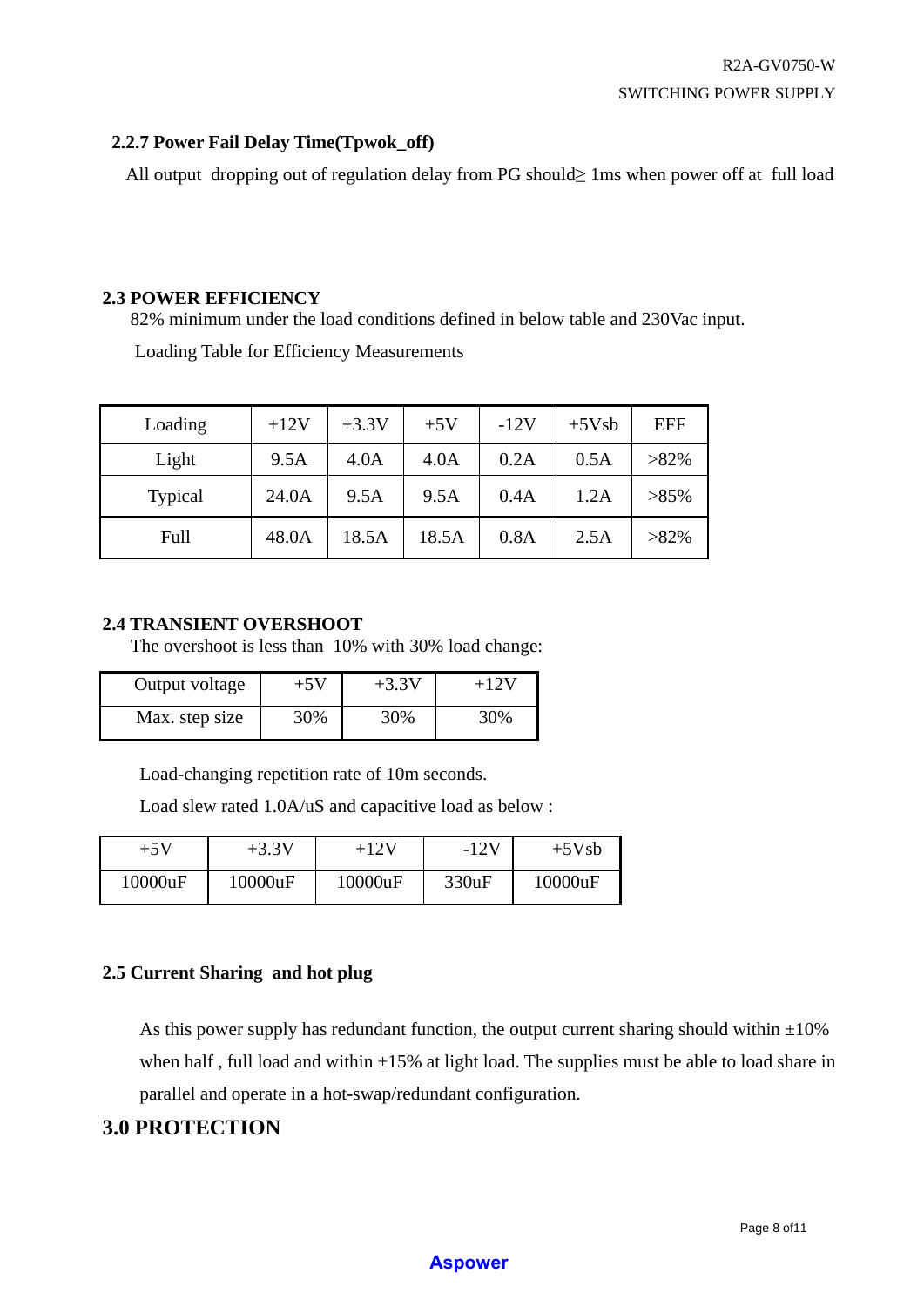When OVP, OCP, OPP, OTP or short protection is triggered, the main outputs will be latched off. The main outputs can be reset by cycling the DC remote on/off . +5Vsb output is auto recovery when fault condition removed.

# **3.1 OVER CURRENT PROTECTION (PER UNIT)**

+5V output: 35A~45A

+3.3V output: 35A~45A

+12V output: 67A~77A

## **3.2 No-load operating**

No damage or hazardous condition should occur with all the DC output connectors disconnected from the load. The power supply may latch into the shut down state.

# **3.3 OVER VOLTAGE PROTECTION**

+3.3V output: 4.5 Vmax.

 $+5.0V$  output: 7.0 Vmax.

+12.0V output: 15.6 Vmax.

# **3.4 SHORT PROTECTION**

All output to GND.

# **3.5 OVER POWER PROTECTION (PER UNIT)**

110%~160% of full load

# **3.6 OVER TEMPERATURE PROTECTION (PER UNIT)**

The power supply will be protected against over temperature conditions caused by loss of fan cooling or excessive ambient temperature. In an OTP condition the PSU will shut down and latch-off.

The ambient over temperature point is 55±4℃.

# **3.7 WARNING METHOD**

| <b>Status</b>         |  | Module LED | Backplane<br><b>LED</b> | <b>Buzzle</b> | <b>TTL</b> Level |
|-----------------------|--|------------|-------------------------|---------------|------------------|
| Normal                |  | green      | green                   | quiet         | high             |
| Only $+5Vsb$<br>Fault |  | yellow     | flash                   | alarm         | low              |
| $No + 5Vsb$           |  | off        | flash                   | alarm         | low              |
| Reset                 |  | Yellow/off | flash                   | quiet         | low              |

\* Audio alarm: buzzer sounds: di…di…, Can be eliminated by the reset button.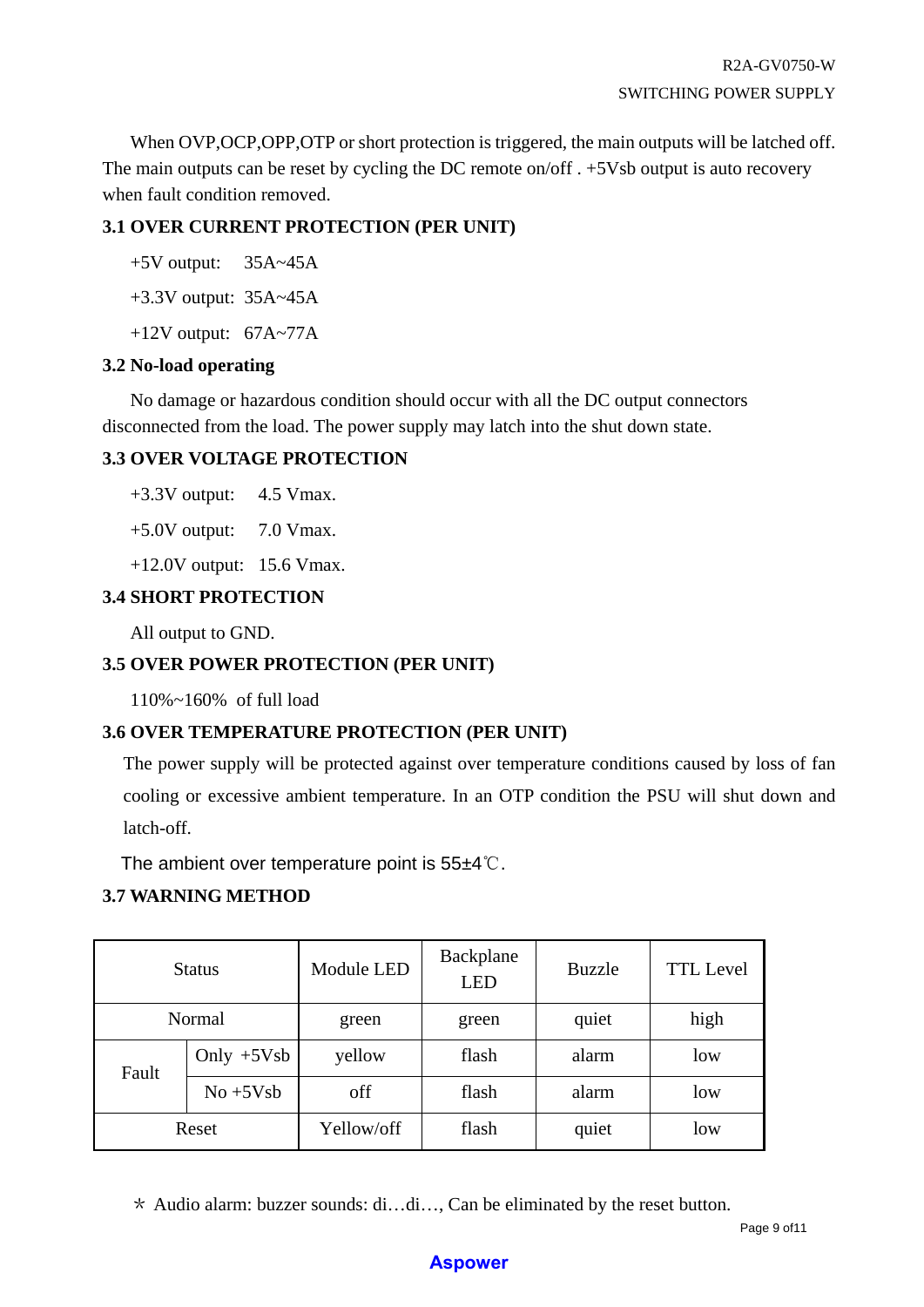Unplug the abnormal modules, all signals will be back to normal.

# **4.0 ENVIRONMENT:**

**4.1 Operating Temperature:** 

 $0^{\circ}$ C to +50 $^{\circ}$ C

**4.2 Storage Temperature:**  $-20^{\circ}$ C to  $+70^{\circ}$ C

**4.3 Operating Humidity:**  10% to 90%, non-condensing at 40℃

## **4.4 Storage Humidity:** 5% to 95%, non-condensing at 50℃

**4.5 Operating Altitude:** 

0 to 5000m

# **5.0 SAFETY:**

## **5.1 Primary to Secondary**

1500Vac / 2121Vdc for 60 seconds for power supply.

or 3000Vac / 4242Vdc for 60 seconds when float output or PCBA

## **5.2 Primary to Earth**

1500Vac or 2121Vdc for 60 seconds

## **5.3 Grouding Resistance**

Earth ground to ground 32A , 100m ohms Max.

## **5.4 Leakage Current**

3.5mA (max.) at 264Vac/60Hz input

# **6.0 SAFETY and EMI REQUIREMENT**

The power supply must be meet to the safety standard listed following:

## **6.1 UL**

Recognized to U.S. requirements under the component recognition program of Underwriters Laboratories Inc.The power supply shall be designed to meet UL 60950.

## **6.2 TUV**

TUV meet TUV EN-60950. CB meet IEC-60950.